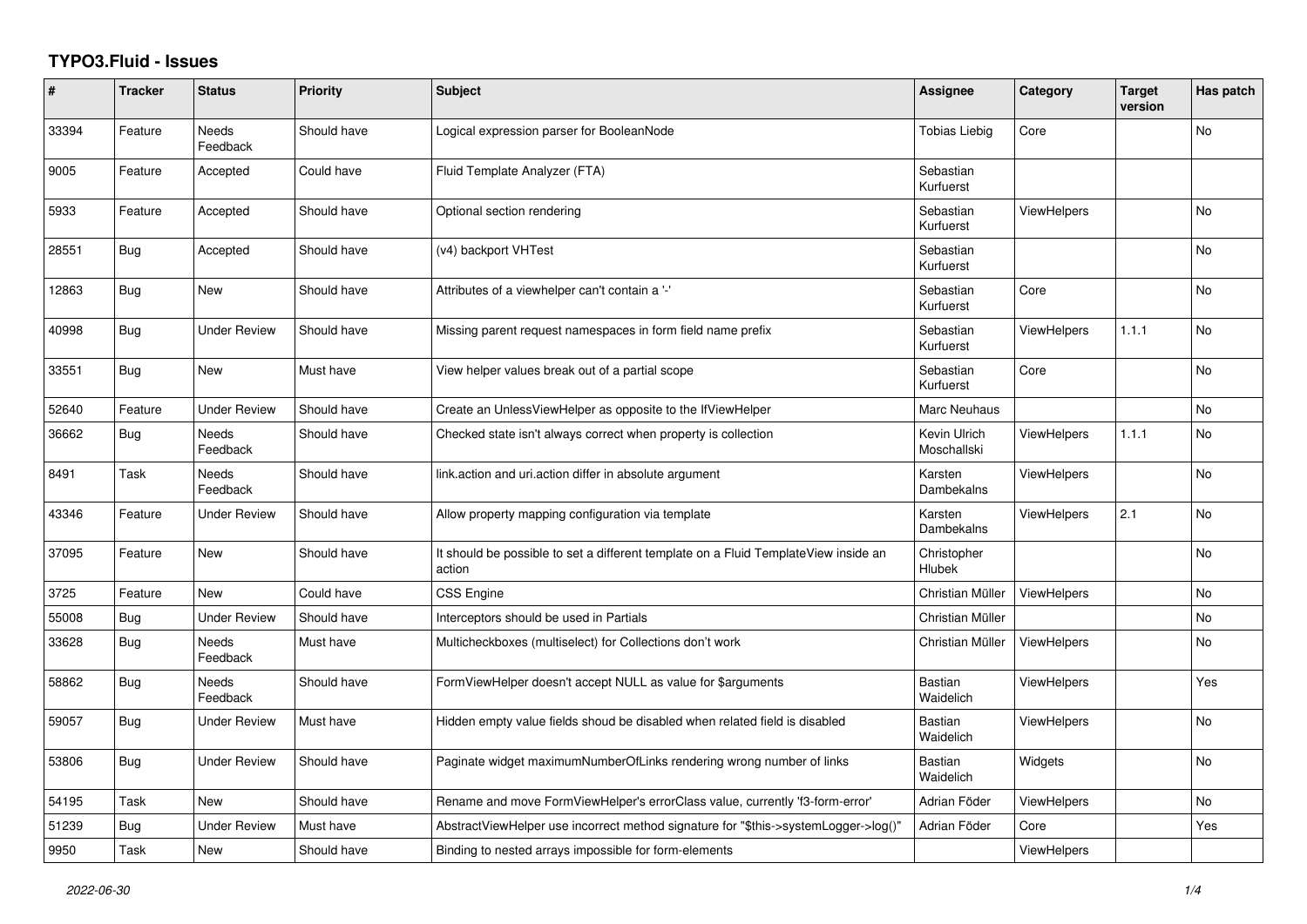| #     | <b>Tracker</b> | <b>Status</b>       | <b>Priority</b>      | Subject                                                                                                | <b>Assignee</b> | Category           | <b>Target</b><br>version | Has patch |
|-------|----------------|---------------------|----------------------|--------------------------------------------------------------------------------------------------------|-----------------|--------------------|--------------------------|-----------|
| 26664 | Task           | New                 | Won't have this time | Clean up Form ViewHelpers                                                                              |                 | ViewHelpers        |                          | <b>No</b> |
| 47669 | Task           | New                 | Should have          | FormViewHelper does not define the default request method                                              |                 |                    |                          | No        |
| 5636  | Task           | <b>Under Review</b> | Must have            | Form RadioViewHelper and CheckBoxViewHelper miss check for existing object<br>before it is accessed.   |                 |                    |                          | No        |
| 45394 | Task           | New                 | Should have          | Forwardport Unit test for standalone view                                                              |                 | View               |                          | No        |
| 32035 | Task           | New                 | Should have          | Improve fluid error messages                                                                           |                 | Core               |                          | Yes       |
| 56237 | Task           | New                 | Should have          | in-line (Condition) View Helpers should not evaluate on parsing                                        |                 |                    |                          | No        |
| 26658 | Task           | New                 | Won't have this time | Make Form ViewHelpers consistent                                                                       |                 | ViewHelpers        |                          | No        |
| 42743 | Task           | New                 | Should have          | Remove inline style for hidden form fields                                                             |                 |                    |                          | No        |
| 43071 | Task           | New                 | Should have          | Remove TOKENS for adding fallback teplates in B                                                        |                 |                    |                          | No        |
| 43072 | Task           | New                 | Should have          | Remove TOKENS for adding templates fallback in Backporter                                              |                 | View               |                          | No        |
| 46091 | Task           | Needs<br>Feedback   | Should have          | Show source file name and position on exceptions during parsing                                        |                 |                    |                          | No        |
| 10911 | Task           | New                 | Should have          | Tx_Fluid_ViewHelpers_Form_AbstractFormViewHelper->renderHiddenIdentityField<br>should be more reliable |                 | ViewHelpers        |                          | No        |
| 34309 | Task           | New                 | Could have           | Unknown ViewHelpers cause exception - should be handled more graceful                                  |                 | ViewHelpers        |                          | No        |
| 46257 | Feature        | <b>Under Review</b> | Should have          | Add escape sequence support for Fluid                                                                  |                 | Core               |                          | No        |
| 60003 | Feature        | New                 | Should have          | Add required-Attribute to f:form.password                                                              |                 | <b>ViewHelpers</b> |                          | No        |
| 40081 | Feature        | New                 | Should have          | Allow assigned variables as keys in arrays                                                             |                 |                    |                          | No        |
| 36410 | Feature        | New                 | Should have          | Allow templates to send arguments back to layout                                                       |                 | ViewHelpers        |                          | No        |
| 48355 | Feature        | New                 | Could have           | Assign output of viewhelper to template variable for further processing.                               |                 |                    |                          |           |
| 46545 | Feature        | New                 | Should have          | Better support for arrays in options of SelectViewHelper                                               |                 |                    |                          | No        |
| 3291  | Feature        | Needs<br>Feedback   | Should have          | Cacheable viewhelpers                                                                                  |                 |                    |                          | No        |
| 60181 | Feature        | New                 | Could have           | Caching mechanism for Fluid Views/Templates                                                            |                 | View               |                          | <b>No</b> |
| 38130 | Feature        | New                 | Should have          | Checkboxes and multiple select fields should have an assignable default value                          |                 |                    |                          | No        |
| 7608  | Feature        | New                 | Could have           | Configurable shorthand/object accessor delimiters                                                      |                 | Core               |                          | Yes       |
| 1907  | Feature        | New                 | Could have           | Default values for view helpers based on context                                                       |                 | Core               |                          |           |
| 45345 | Feature        | Needs<br>Feedback   | Should have          | Easy to use comments for fluid that won't show in output                                               |                 |                    |                          |           |
| 45153 | Feature        | New                 | Should have          | f:be.menus.actionMenuItem - Detection of the current select option is insufficient                     |                 |                    |                          | No        |
| 62346 | Feature        | New                 | Could have           | f:comment should have high precende                                                                    |                 | Core               | 3.x                      | No        |
| 31955 | Feature        | New                 | Should have          | f:uri.widget                                                                                           |                 | Widgets            |                          | No        |
| 10472 | Feature        | New                 | Could have           | Fluid Standalone distribution                                                                          |                 | Core               |                          | No        |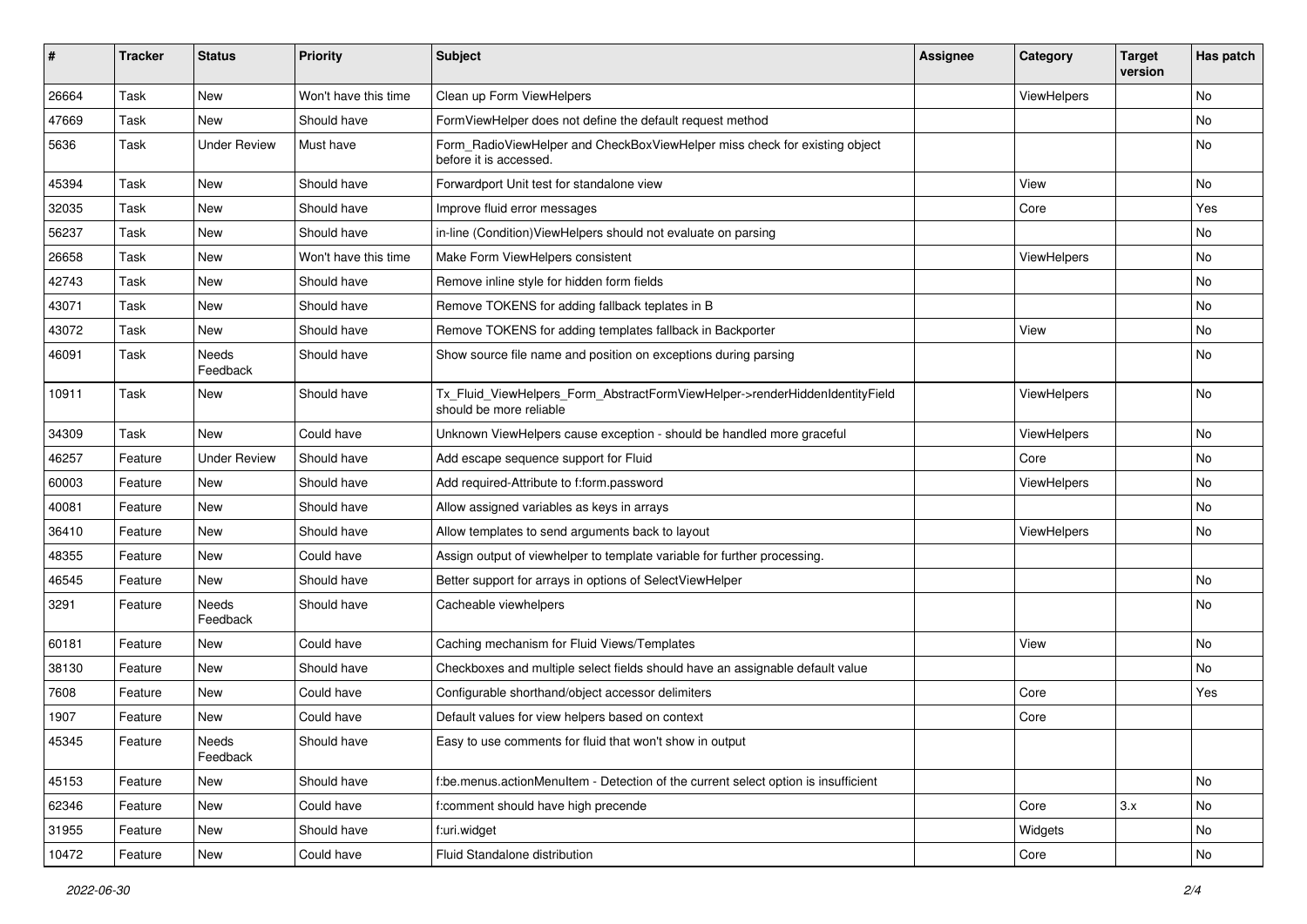| $\sharp$ | <b>Tracker</b> | <b>Status</b>       | <b>Priority</b> | Subject                                                                                                     | <b>Assignee</b> | Category    | <b>Target</b><br>version | Has patch |
|----------|----------------|---------------------|-----------------|-------------------------------------------------------------------------------------------------------------|-----------------|-------------|--------------------------|-----------|
| 4704     | Feature        | New                 | Should have     | Improve parsing exception messages                                                                          |                 | Core        |                          |           |
| 51100    | Feature        | New                 | Must have       | Links with absolute URI should have the option of URI Scheme                                                |                 | ViewHelpers |                          | No        |
| 30555    | Feature        | New                 | Could have      | Make TagBuilder more extensible                                                                             |                 | Core        |                          | No        |
| 42397    | Feature        | New                 | Should have     | Missing viewhelper for general links                                                                        |                 |             |                          | <b>No</b> |
| 36559    | Feature        | New                 | Could have      | New widget progress bar                                                                                     |                 |             |                          | Yes       |
| 60271    | Feature        | <b>New</b>          | Should have     | Paginate viewhelper, should also support arrays                                                             |                 |             |                          | No        |
| 39936    | Feature        | New                 | Should have     | registerTagAttribute should handle default values                                                           |                 | ViewHelpers |                          | No        |
| 33215    | Feature        | New                 | Should have     | RFC: Dynamic values in ObjectAccess paths                                                                   |                 |             |                          | No        |
| 8989     | Feature        | Needs<br>Feedback   | Could have      | Search path for fluid template files                                                                        |                 | View        |                          | No        |
| 49756    | Feature        | <b>Under Review</b> | Should have     | Select values by array key in checkbox viewhelper                                                           |                 |             |                          | No        |
| 9514     | Feature        | New                 | Should have     | Support explicit Array Arguments for ViewHelpers                                                            |                 |             |                          |           |
| 51277    | Feature        | New                 | Should have     | ViewHelper context should be aware of actual file occurrence                                                |                 |             |                          | No        |
| 28554    | Bug            | New                 | Should have     | (v4) implement feature flag to disable caching                                                              |                 |             |                          | No        |
| 28550    | Bug            | New                 | Should have     | (v4) make widgets cacheable, i.e. not implement childnodeaccess interface                                   |                 |             |                          | No        |
| 28552    | Bug            | New                 | Should have     | (v5) write ViewHelper test for compiled run; adjust functional test to do two passes<br>(uncached & cached) |                 |             |                          | No        |
| 30937    | Bug            | New                 | Should have     | CropViewHelper stringToTruncate can't be supplied so it can't be easily extended                            |                 | ViewHelpers |                          | Yes       |
| 54284    | Bug            | New                 | Should have     | Default Option for Switch/Case VH                                                                           |                 | ViewHelpers |                          | No        |
| 46289    | Bug            | Needs<br>Feedback   | Should have     | Enable Escaping Interceptor in XML request format                                                           |                 | View        | 2.0.1                    | No        |
| 13045    | Bug            | New                 | Should have     | Entity decode of strings are different between if-conditions and output of variable                         |                 |             |                          |           |
| 52536    | Bug            | <b>Under Review</b> | Should have     | Errorclass not set if no property-attribute set                                                             |                 |             |                          |           |
| 49600    | Bug            | New                 | Should have     | f:form tag shown as a HTML on frontend                                                                      |                 | ViewHelpers |                          | No        |
| 58921    | Bug            | New                 | Should have     | f:form.* VHs crash if NOT inside f:form but followed by f:form                                              |                 |             |                          | No        |
| 37619    | Bug            | New                 | Should have     | Fatal Error when using variable in name attribute of Section ViewHelper                                     |                 | ViewHelpers |                          | No        |
| 49038    | Bug            | New                 | Must have       | form.select does not select the first item if prependOptionValue is used                                    |                 |             |                          | <b>No</b> |
| 8648     | Bug            | New                 | Should have     | format.crop ViewHelper should support all features of the crop stdWrap function                             |                 | ViewHelpers |                          | No        |
| 58983    | <b>Bug</b>     | New                 | Should have     | format.date does not respect linebreaks and throws exception                                                |                 |             |                          | No        |
| 28553    | Bug            | New                 | Should have     | improve XHProf test setup                                                                                   |                 |             |                          | No        |
| 57885    | Bug            | New                 | Must have       | Inputs are cleared from a second form if the first form produced a vallidation error                        |                 |             |                          | No        |
| 27607    | Bug            | New                 | Must have       | Make Fluid comparisons work when first element is STRING, second is NULL.                                   |                 | Core        |                          | No        |
| 28549    | <b>Bug</b>     | New                 | Should have     | make widgets cacheable, i.e. not implement childnodeaccess interface                                        |                 |             |                          | No        |